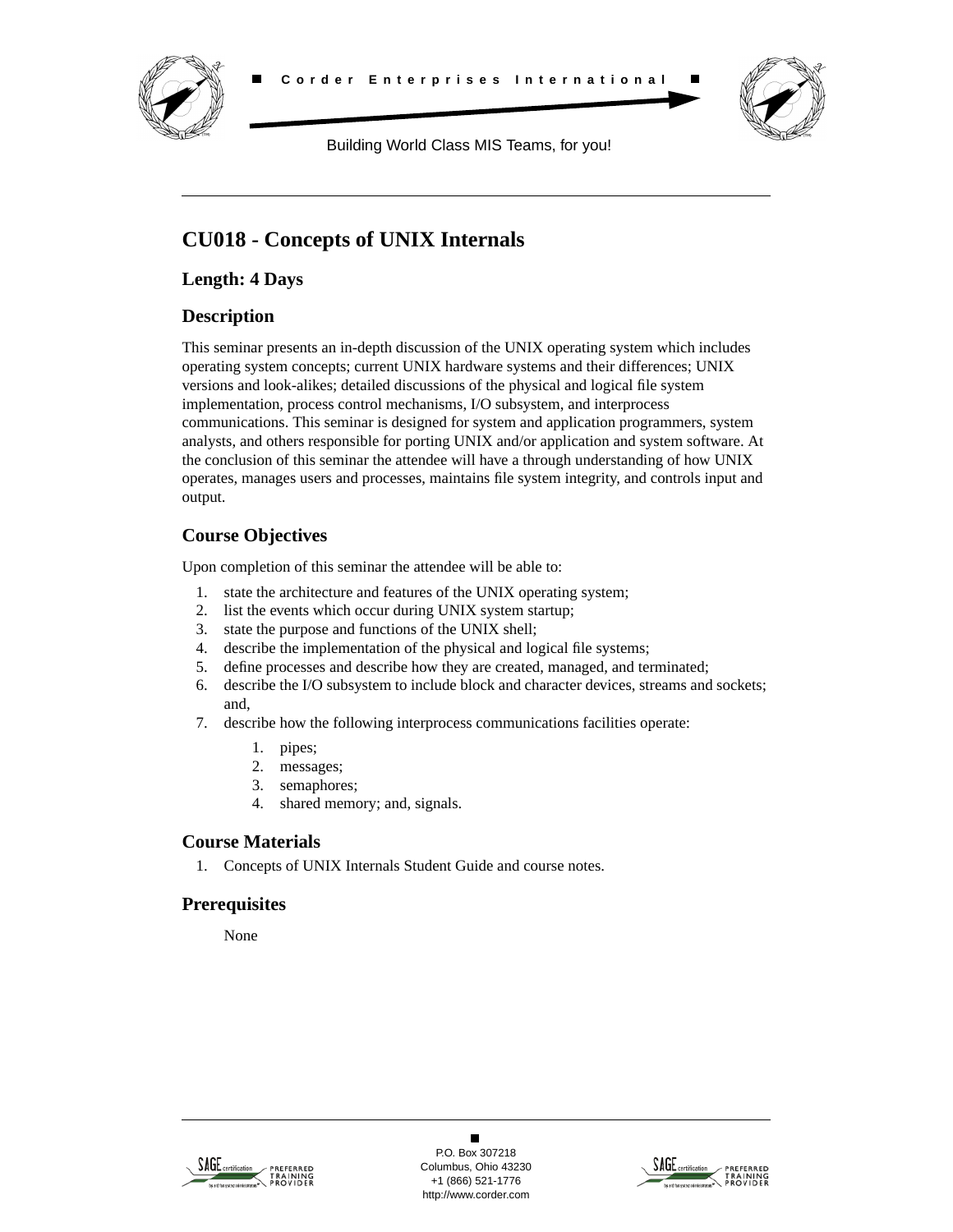## **CU018 - Concepts of UNIX Internals**

### **Course Content**

## **I UNIX SYSTEM OVERVIEW**

- A History Of UNIX
- B Hardware
- C Major UNIX Releases
- D UNIX O.S. Structure

#### **II THE SHELL**

- A Command Interpretation
- B Command Parsing
- C Standard Input/output
- D I/O Redirection
- E Background Processing
- F Shell Variables
- G Pipes
- H Filters
- I Wild Card Matching
- J Shell Programming

## **III THE UNIX PHYSICAL FILE SYSTEM**

- A File System Format
- B Super Block
- C File System Hierarchy
- D File Allocation
- E Creating A Link
- F Mountable File Systems
- G File System Commands

## **IV THE UNIX LOGICAL FILE SYSTEM**

- A File System Features
- B File Concept
- C Types Of Files
- D Hierarchal File System Directories
- E Path Names
- F File And Directory Names
- G System Directories
- H Listing Files And Directories
- I File Attributes
- J File Access Permissions
- K File Manipulation
- L Directory Manipulation
- M Special Files
- N Efficient Use Of File System